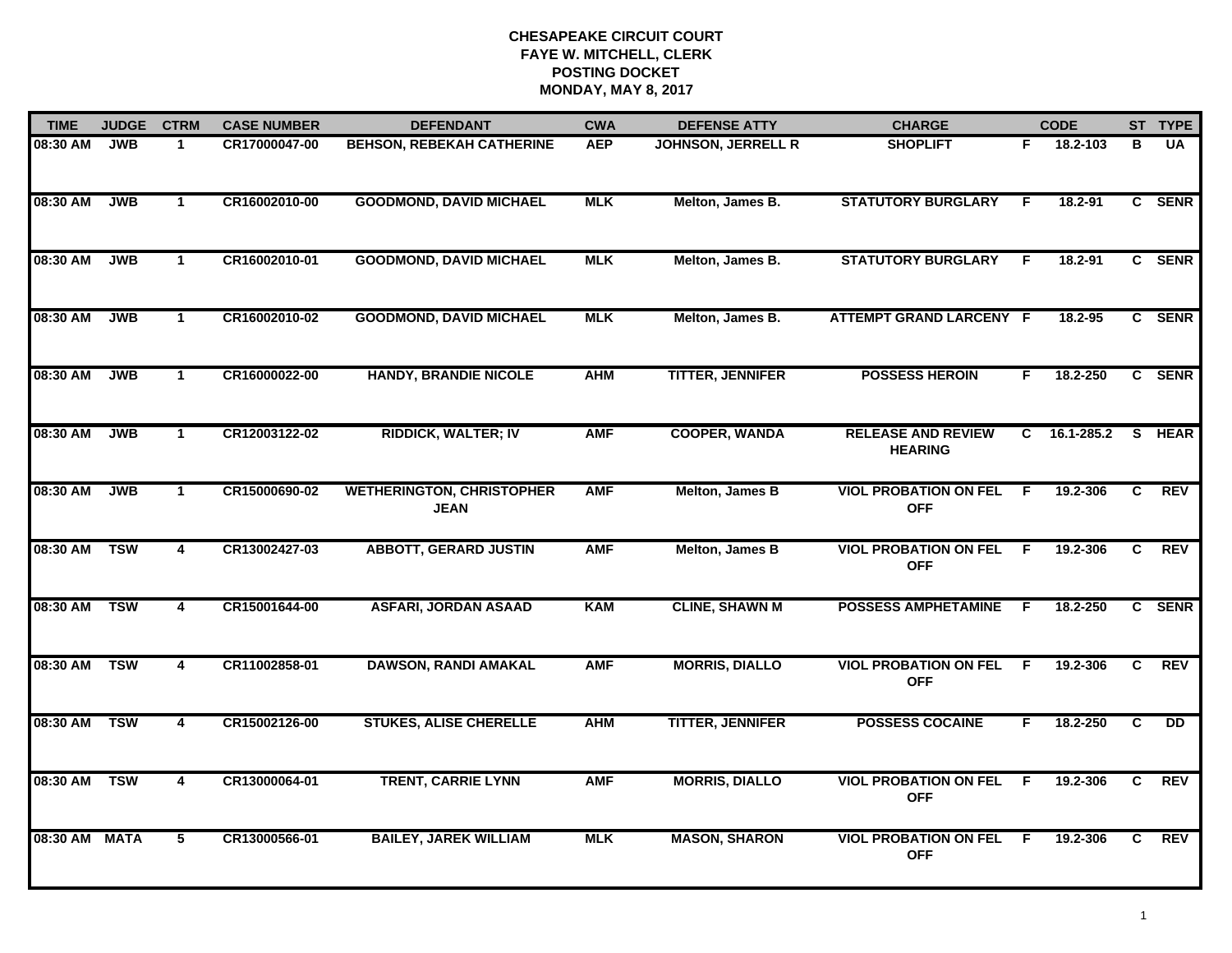| <b>TIME</b>   | <b>JUDGE</b> | <b>CTRM</b>    | <b>CASE NUMBER</b> | <b>DEFENDANT</b>                 | <b>CWA</b> | <b>DEFENSE ATTY</b>     | <b>CHARGE</b>                                     |    | <b>CODE</b>    |                | ST TYPE        |
|---------------|--------------|----------------|--------------------|----------------------------------|------------|-------------------------|---------------------------------------------------|----|----------------|----------------|----------------|
| 08:30 AM MATA |              | 5.             | CR11000540-02      | <b>BLAIR, OSIE BREWSTER</b>      | <b>ASA</b> | <b>SHORT, JAMES</b>     | <b>VIOL: SUSP SENTENCE ON F</b><br><b>FEL OFF</b> |    | 19.2-306       | в              | <b>REV</b>     |
| 08:30 AM MATA |              | $\overline{5}$ | CR11000540-03      | <b>BLAIR, OSIE BREWSTER</b>      | <b>ASA</b> | <b>SHORT, JAMES</b>     | <b>VIOL: SUSP SENTENCE ON F</b><br><b>FEL OFF</b> |    | 19.2-306       | В              | REV            |
| 08:30 AM RDS  |              | 6              | CR15000154-00      | <b>BROWN, ADRIAN D</b>           | <b>AHM</b> | <b>FERGUSON, RYAN</b>   | ASSAULT & BATTERY-FAM M<br><b>MEMBER</b>          |    | 18.2-57.2      | <b>S</b>       | $\overline{D}$ |
| 08:30 AM      | <b>RDS</b>   | 6              | CR13001974-01      | <b>CAMPBELL, MEREDITH JULIAN</b> | <b>AHM</b> |                         | <b>VIOL PROBATION ON FEL F</b><br><b>OFF</b>      |    | 19.2-306       | C              | <b>REV</b>     |
| 08:30 AM      | <b>RDS</b>   | 6              | CR06A00612-01      | <b>NEWSOME, CLIFTON ANTONIO</b>  | <b>AHM</b> | <b>MASON, G JEFFREY</b> | <b>VIOL PROBATION ON FEL F</b><br><b>OFF</b>      |    | 19.2-306       | C.             | <b>REV</b>     |
| 08:30 AM      | <b>RDS</b>   | 6              | CR15002046-00      | <b>SWITZER, JUSTIN KYLE</b>      | <b>PLS</b> | <b>MORRIS, DIALLO</b>   | <b>POSSESS FENTANYL</b>                           | F. | 18.2-250       | в              | DD             |
| 09:30 AM      | <b>JWB</b>   | $\overline{2}$ | CR17000817-00      | <b>EPPS, OMAR KISHAAN</b>        | <b>AHM</b> | <b>MUSSONI, ERIK</b>    | <b>FORGE CHECK</b>                                | F. | 18.2-172       | $\overline{c}$ | <b>TBS</b>     |
| 09:30 AM      | <b>JWB</b>   | $\mathbf{2}$   | CR17000817-01      | <b>EPPS, OMAR KISHAAN</b>        | <b>AHM</b> | <b>MUSSONI, ERIC</b>    | <b>UTTER FORGED CHECK</b>                         | F. | 18.2-172       | C              | <b>TBS</b>     |
| 09:30 AM      | <b>JWB</b>   | $\mathbf{2}$   | CR17000817-02      | <b>EPPS, OMAR KISHAAN</b>        | <b>AHM</b> | <b>MUSSONI, ERIK</b>    | <b>OBATIN MONEY BY FALSE F</b><br><b>PRETENSE</b> |    | 18.2-178       | C              | <b>TBS</b>     |
| 09:30 AM      | <b>JWB</b>   | $\overline{2}$ | CR17000817-03      | <b>EPPS, OMAR KISHAAN</b>        | <b>AHM</b> | <b>MUSSONI, E</b>       | <b>COMPUTER FRAUD</b>                             |    | $F$ 18.2-152.3 | <b>C</b>       | <b>TBS</b>     |
| 09:30 AM      | <b>JWB</b>   | $\overline{2}$ | CR17000817-04      | <b>EPPS, OMAR KISHAAN</b>        | <b>AHM</b> | <b>MUSSONI, ERIK</b>    | <b>ELUDE</b>                                      | F. | 46.2-817B      | $\overline{c}$ | <b>TBS</b>     |
| 09:30 AM      | <b>JWB</b>   | $\overline{2}$ | CR16000073-02      | <b>MCADOO, BYRON WAYNE; JR</b>   |            |                         | <b>PROB VIOL (POSSESS</b><br><b>HEROIN)</b>       | F. | 19.2-306       |                | C ADAT         |
| 09:30 AM      | <b>JWB</b>   | $\mathbf{2}$   | CR10000076-06      | <b>PARKER, DARON KENARD</b>      |            |                         | <b>VIOL PROBATION ON FEL</b><br><b>OFF</b>        | F. | 19.2-306       |                | C ADAT         |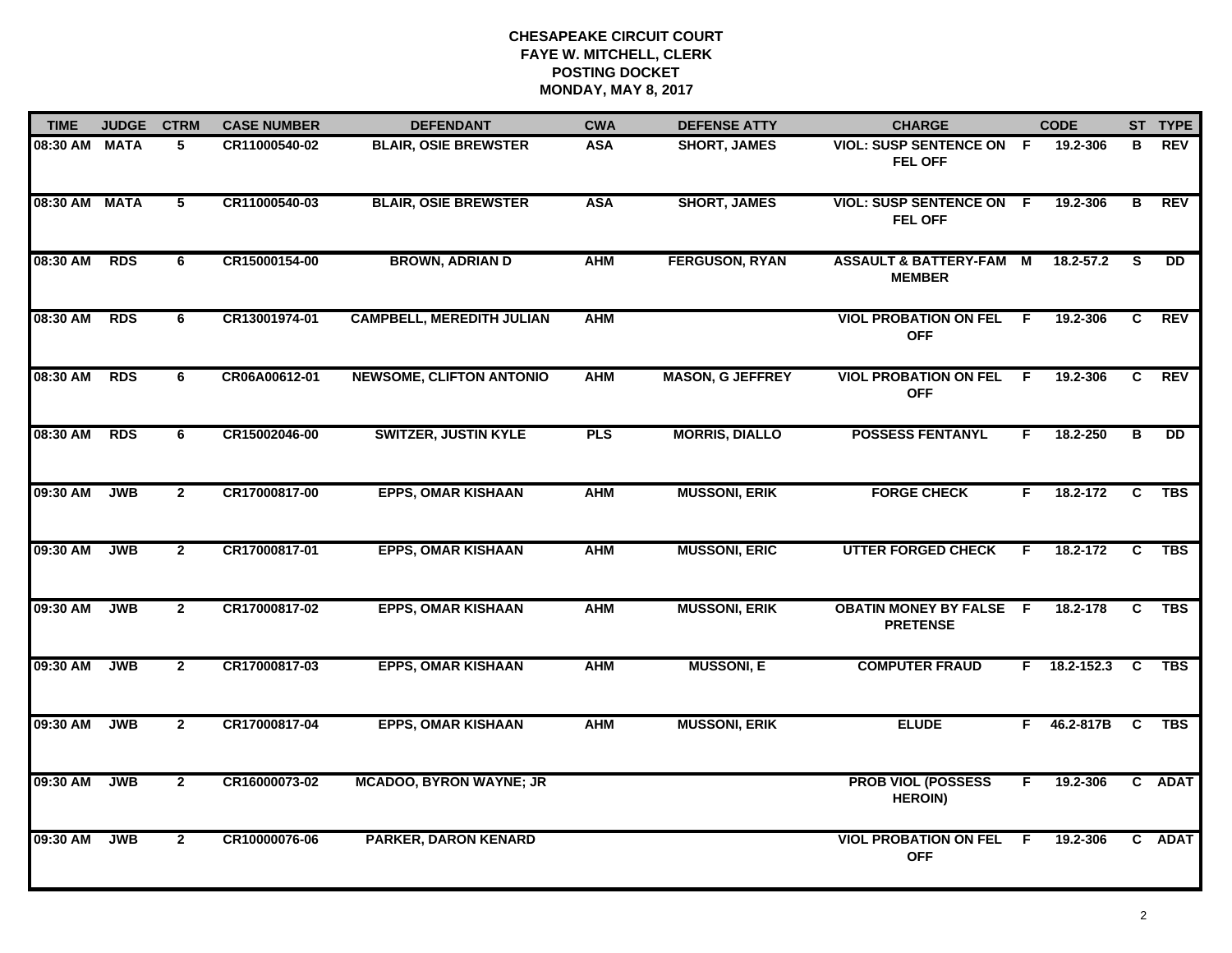| <b>TIME</b> | <b>JUDGE</b> | <b>CTRM</b>          | <b>CASE NUMBER</b> | <b>DEFENDANT</b>                     | <b>CWA</b> | <b>DEFENSE ATTY</b>       | <b>CHARGE</b>                                       |              | <b>CODE</b> |                | ST TYPE       |
|-------------|--------------|----------------------|--------------------|--------------------------------------|------------|---------------------------|-----------------------------------------------------|--------------|-------------|----------------|---------------|
| 09:30 AM    | <b>JWB</b>   | $\overline{2}$       | CR10000076-07      | PARKER, DARON KENARD                 |            |                           | <b>VIOL PROBATION OF MISD</b><br><b>OFF</b>         | M            | 19.2-306    | C.             | <b>ADAT</b>   |
| 09:30 AM    | <b>JWB</b>   | $\overline{2}$       | CR17000796-00      | <b>VALENTINE, ANTHONY DWAYNE; JR</b> | <b>AEP</b> |                           | <b>GRAND LARCENY: FIREARM F</b>                     |              | 18.2-95     |                | C ADAT        |
| 09:30 AM    | <b>JWB</b>   | $\mathbf{2}$         | CR17000796-01      | <b>VALENTINE, ANTHONY DWAYNE; JR</b> | <b>AEP</b> |                           | <b>CONSPIRE TO COMMIT</b><br><b>LARCENY</b>         | F.           | 18.2-23     |                | C ADAT        |
| 10:00 AM    | <b>JWB</b>   | $\mathbf 1$          | CR17000815-00      | <b>BAKER, MICARDO TORANNO</b>        | <b>AHM</b> | <b>PLOTT, STEPHEN</b>     | <b>BOND APPEAL</b>                                  | $\mathbf{o}$ | 19.2-124    |                | C BOND        |
| 10:00 AM    | <b>JWB</b>   | $\mathbf{1}$         | CR17000342-00      | <b>BAKER, ROGER LANDON; JR</b>       | <b>AEP</b> | <b>MUSSONI, E</b>         | <b>FELON POSS WPN/AMMO</b><br>(NOT GUN)             | F.           | 18.2-308.2  | C              | МОТ           |
| 10:00 AM    | <b>JWB</b>   | $\mathbf{1}$         | CR17000342-01      | <b>BAKER, ROGER LANDON; JR</b>       | <b>AEP</b> | <b>MUSSONI, ERIK</b>      | <b>BREAK &amp; ENTER INTENT</b>                     | F.           | 18.2-91     | C              | <b>MOT</b>    |
| 10:00 AM    | <b>JWB</b>   | $\mathbf{1}$         | CR17000342-02      | <b>BAKER, ROGER LANDON; JR</b>       | <b>AEP</b> | <b>MUSSONI, ERIK</b>      | <b>INTENTIONAL DAMAGE</b>                           | М            | 18.2-137    | $\overline{c}$ | <b>MOT</b>    |
| 10:00 AM    | <b>JWB</b>   | $\mathbf{1}$         | CR17000342-03      | <b>BAKER, ROGER LANDON; JR</b>       | <b>AEP</b> | <b>MUSONNI, ERIK</b>      | <b>GRND LARCENY: &gt;=\$200</b><br><b>NOT PERSN</b> | F            | 18.2-95     | C              | MOT           |
| 10:00 AM    | <b>JWB</b>   | $\blacktriangleleft$ | CR17000552-00      | <b>BONEY, TYREE DEMONT; JR</b>       | <b>AMF</b> | <b>MARTIN, TERENCE</b>    | <b>GRAND LARCENY: AUTO</b><br><b>THEFT</b>          | -F           | 18.2-95     |                | C TRYL        |
| 10:00 AM    | <b>JWB</b>   | $\mathbf{1}$         | CR17000552-01      | <b>BONEY, TYREE DEMONT; JR</b>       | <b>AMF</b> | <b>MARTIN, TERENCE</b>    | <b>DESTRUCT PROP W/INTENT F</b><br>$>= $1000$       |              | 18.2-137    |                | C TRYL        |
| 10:00 AM    | <b>JWB</b>   | $\mathbf 1$          | CR17000552-02      | <b>BONEY, TYREE DEMONT; JR</b>       | <b>AMF</b> | <b>MARTIN, TERENCE</b>    | <b>ELUDING POLICE -</b><br><b>ENDANGER</b>          | F.           | 46.2-817    |                | C TRYL        |
| 10:00 AM    | <b>JWB</b>   | $\mathbf{1}$         | CR16001608-00      | <b>BRUNSON, ISAIAH KENNETH</b>       | <b>AWW</b> | <b>BARLOW, JASON A</b>    | NONVIOL FELON POSS GUN F<br><b>W/I 10Y</b>          |              | 18.2-308.2  | C              | <b>TRYL</b>   |
| 10:00 AM    | <b>JWB</b>   | $\mathbf{1}$         | CR17000553-00      | <b>CHRISTENBURY, SEAN MICHAEL</b>    | <b>DAM</b> | <b>BOLEN, STEPHANIE L</b> | STRANGLE:WOUND/INJURY F<br><b>RESULTS</b>           |              | 18.2-51.6   |                | <b>B</b> TRYL |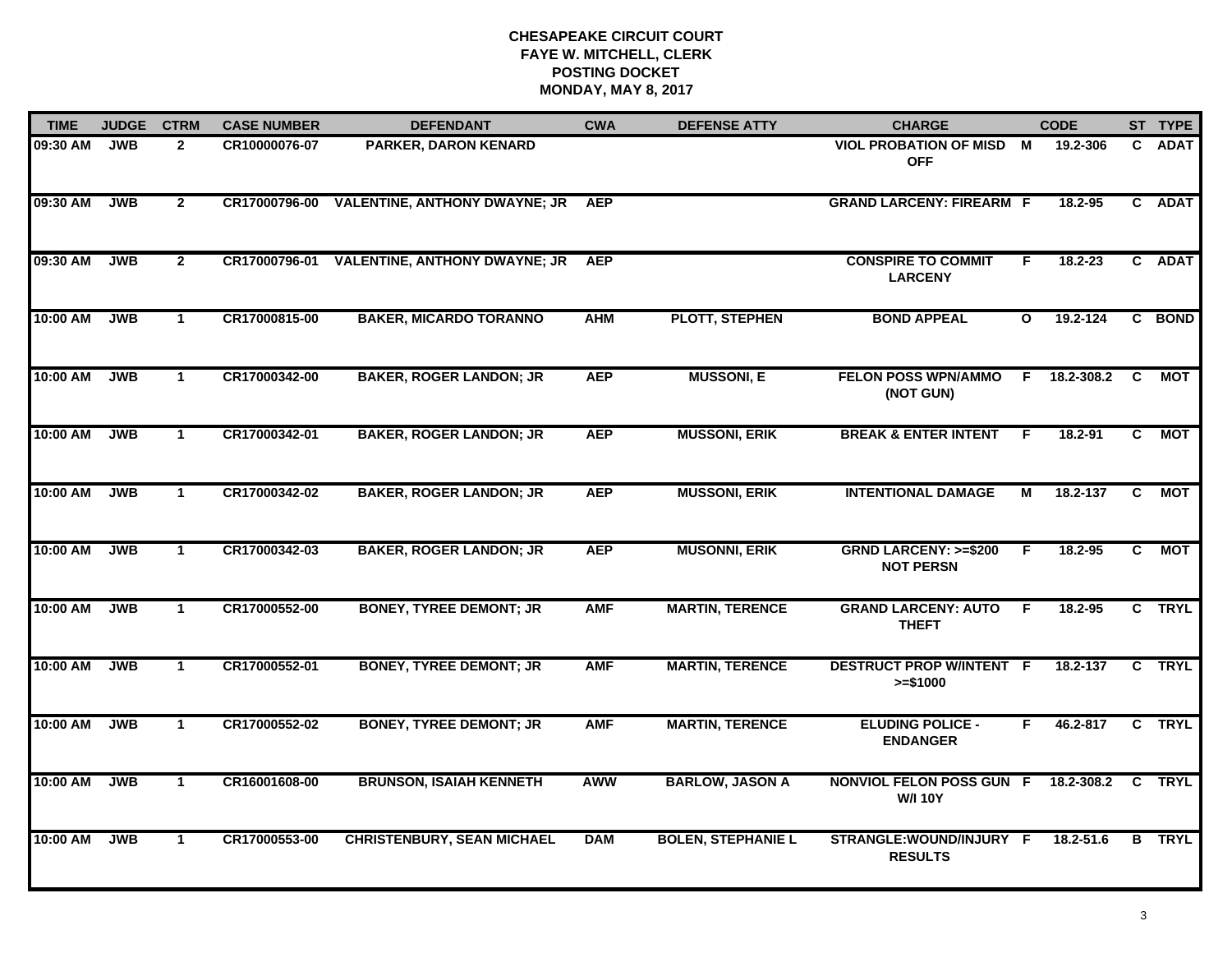| <b>TIME</b> | <b>JUDGE</b> | <b>CTRM</b>  | <b>CASE NUMBER</b> | <b>DEFENDANT</b>               | <b>CWA</b> | <b>DEFENSE ATTY</b>        | <b>CHARGE</b>                                 |    | <b>CODE</b>    |    | ST TYPE       |
|-------------|--------------|--------------|--------------------|--------------------------------|------------|----------------------------|-----------------------------------------------|----|----------------|----|---------------|
| 10:00 AM    | <b>JWB</b>   | $\mathbf 1$  | CR17000417-00      | <b>COLE, WESLEY JAMES</b>      | <b>JAF</b> | <b>FLANDERS, JOSHUA B</b>  | <b>POSSESSION OF</b><br><b>MARIJUANA-2ND</b>  |    | M 18.2-250.1   | B  | <b>MOPT</b>   |
| 10:00 AM    | <b>JWB</b>   | $\mathbf{1}$ | CR16000325-00      | <b>CRAWFORD, BRENNA MARY</b>   | <b>BW</b>  | <b>MUSSONI, ERIK</b>       | <b>POSSESS METHADONE</b>                      | F  | 18.2-250       | C. | <b>MOPT</b>   |
| 10:00 AM    | <b>JWB</b>   | $\mathbf{1}$ | CR17000631-00      | <b>DAMATA, JEREMY VAUGHN</b>   | <b>AHM</b> | Jones, David L.            | <b>POSSES OF COCAINE</b>                      | F. | 18.2-250       |    | <b>B</b> PLEA |
| 10:00 AM    | <b>JWB</b>   | $\mathbf{1}$ | CR16001321-00      | <b>ELLIS, BONITA LAVERN</b>    | <b>AHM</b> | <b>OLIVER, FLOYD EDGAR</b> | <b>S/C-FTC CUSTODY</b>                        | М  | 18.2-456       |    | S TRYL        |
| 10:00 AM    | <b>JWB</b>   | $\mathbf{1}$ | CR16001673-00      | <b>EVANS, LEROY ALFONSO</b>    | <b>AMF</b> | <b>TITTER, JENNIFER L</b>  | <b>RAPE</b>                                   | F. | $18.2 - 61$    |    | <b>B</b> TRYL |
| 10:00 AM    | <b>JWB</b>   | $\mathbf{1}$ | CR16001673-01      | <b>EVANS, LEROY ALFONSO</b>    | <b>AMF</b> | <b>TITTER, JENNIFER L</b>  | <b>STRANGULATION</b>                          | F. | 18.2-51.6      |    | <b>B</b> TRYL |
| 10:00 AM    | <b>JWB</b>   | $\mathbf{1}$ | CR16001673-02      | <b>EVANS, LEROY ALFONSO</b>    | <b>AMF</b> | <b>TITTER, JENNIFER L</b>  | <b>ABDUCT: INTENT TO DEFILE F</b>             |    | $18.2 - 48$    |    | <b>B</b> TRYL |
| 10:00 AM    | <b>JWB</b>   | $\mathbf{1}$ | CR17000818-00      | <b>GOMEZ, CARLOS</b>           | <b>AHM</b> | <b>MELTON, J</b>           | <b>GRAND LARCENY</b>                          | F. | 18.2-95        |    | C PLEA        |
| 10:00 AM    | <b>JWB</b>   | $\mathbf 1$  | CR17000818-01      | <b>GOMEZ, CARLOS</b>           | <b>AHM</b> | <b>MELTON, J</b>           | <b>CONSPIRING TO COMMIT</b><br><b>LARCENY</b> | F  | 18.2-23        |    | C PLEA        |
| 10:00 AM    | <b>JWB</b>   | $\mathbf{1}$ | CR17000818-02      | <b>GOMEZ, CARLOS</b>           | <b>AHM</b> | <b>MELTON, J</b>           | <b>POSSESS BURGLARIOUS</b><br><b>TOOLS</b>    | F  | 18.2-94        |    | C PLEA        |
| 10:00 AM    | <b>JWB</b>   | $\mathbf{1}$ | CR17000218-00      | <b>HARDEY, DENISE PATRICIA</b> | <b>KAM</b> | <b>PLOTT, STEPHEN</b>      | <b>PRESCRIPTION FRAUD</b>                     |    | $F$ 18.2-258.1 | В  | C.            |
| 10:00 AM    | <b>JWB</b>   | $\mathbf{1}$ | CR17000218-01      | <b>HARDEY, DENISE PATRICIA</b> | <b>KAM</b> | <b>PLOTT, STEPHEN</b>      | <b>PRESCRIPTION FRAUD</b>                     | F. | 18.2-258.1     | В  | C             |
| 10:00 AM    | <b>JWB</b>   | $\mathbf{1}$ | CR17000218-02      | <b>HARDEY, DENISE PATRICIA</b> | <b>KAM</b> | <b>PLOTT, STEPHEN</b>      | <b>PRESCRIPTION FRAUD</b>                     | F. | 18.2-258.1     | в  | C.            |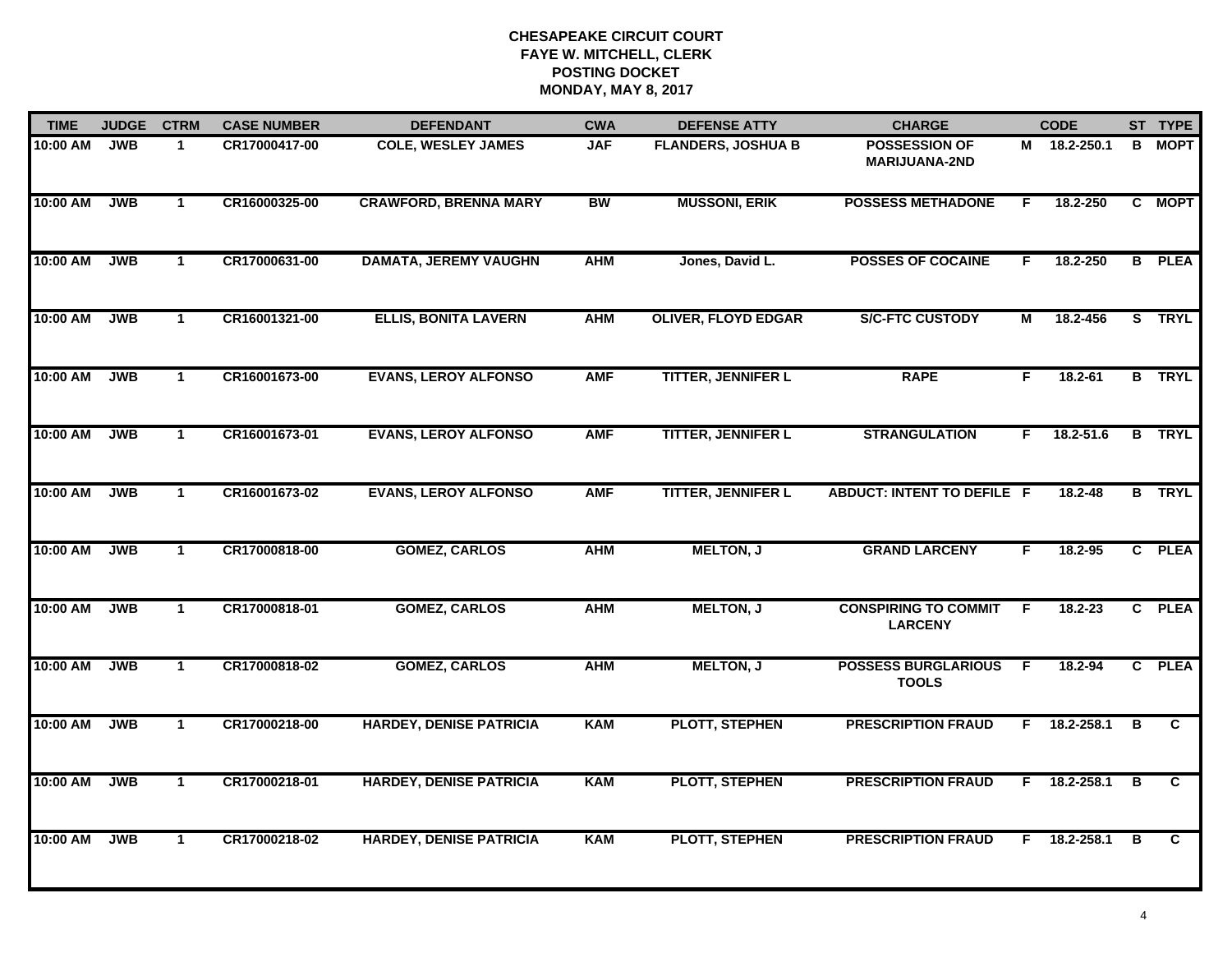| <b>TIME</b> | <b>JUDGE</b> | <b>CTRM</b>  | <b>CASE NUMBER</b> | <b>DEFENDANT</b>                               | <b>CWA</b> | <b>DEFENSE ATTY</b>     | <b>CHARGE</b>                                   |    | <b>CODE</b>  |   | ST TYPE        |
|-------------|--------------|--------------|--------------------|------------------------------------------------|------------|-------------------------|-------------------------------------------------|----|--------------|---|----------------|
| 10:00 AM    | <b>JWB</b>   | $\mathbf{1}$ | CR17000218-03      | <b>HARDEY, DENISE PATRICIA</b>                 | <b>KAM</b> | PLOTT, STEPHEN          | <b>PRESCRIPTION FRAUD</b>                       |    | F 18.2-258.1 | в | C.             |
| 10:00 AM    | <b>JWB</b>   | $\mathbf{1}$ | CR17000218-04      | <b>HARDEY, DENISE PATRICIA</b>                 | <b>KAM</b> | <b>PLOTT, STEPHEN</b>   | <b>PRESCRIPTION FRAUD</b>                       | F. | 18.2-258.1   | B | C.             |
| 10:00 AM    | <b>JWB</b>   | $\mathbf{1}$ | CR17000218-05      | <b>HARDEY, DENISE PATRICIA</b>                 | <b>KAM</b> | <b>PLOTT, STEPHEN</b>   | <b>PRESCRIPTION FRAUD</b>                       | F. | 18.2-258.1   | B | C.             |
| 10:00 AM    | <b>JWB</b>   | $\mathbf 1$  | CR17000218-06      | <b>HARDEY, DENISE PATRICIA</b>                 | <b>KAM</b> | <b>PLOTT, STEPHEN</b>   | <b>PRESCRIPTION FRAUD</b>                       | F. | 18.2-258.1   | В | C.             |
| 10:00 AM    | <b>JWB</b>   | $\mathbf{1}$ | CR17000218-07      | <b>HARDEY, DENISE PATRICIA</b>                 | <b>KAM</b> | <b>PLOTT, STEPHEN</b>   | <b>PRESCRIPTION FRAUD</b>                       |    | F 18.2-258.1 | в | C              |
| 10:00 AM    | <b>JWB</b>   | $\mathbf 1$  | CR17000218-08      | <b>HARDEY, DENISE PATRICIA</b>                 | <b>KAM</b> | <b>PLOTT, STEPHEN</b>   | <b>PRESCRIPTION FRAUD</b>                       |    | F 18.2-258.1 | В | C.             |
| 10:00 AM    | <b>JWB</b>   | $\mathbf{1}$ | CR17000218-09      | <b>HARDEY, DENISE PATRICIA</b>                 | <b>KAM</b> | <b>PLOTT, STEPHEN</b>   | <b>PRESCRIPTION FRAUD-</b><br><b>CONPSIRE</b>   | F. | 18.2-258.1   | B | C              |
| 10:00 AM    | <b>JWB</b>   | $\mathbf{1}$ | CR17000218-10      | <b>HARDEY, DENISE PATRICIA</b>                 | <b>KAM</b> | <b>PLOTT, STEPHEN</b>   | <b>PRESCRIPTION FRAUD-</b><br><b>CONSPIRE</b>   | F. | 18.2-258.1   | В | $\overline{c}$ |
| 10:00 AM    | <b>JWB</b>   | $\mathbf{1}$ | CR17000218-11      | <b>HARDEY, DENISE PATRICIA</b>                 | <b>KAM</b> | Plott, Stephen B.       | <b>PRESCRIPTION FRAUD-</b><br><b>CONSPIRE</b>   | F. | 18.2-258.1   | B | C              |
| 10:00 AM    | <b>JWB</b>   | $\mathbf{1}$ | CR17000686-00      | <b>HARRIS, FRANK; IV</b>                       | <b>AHM</b> | <b>BOSLEY, CORIE</b>    | <b>POSSESS COCAINE</b>                          | F. | 18.2-250     |   | <b>B</b> PLEA  |
| 10:00 AM    | <b>JWB</b>   | $\mathbf 1$  | CR14001354-02      | <b>MCPHERSON, TERRANCE</b><br><b>FREDERICK</b> | KAM        | <b>SHANNON, KRISTEN</b> | <b>VIOL PROBATION ON FEL</b><br><b>OFF</b>      | F. | 19.2-306     |   | C BOND         |
| 10:00 AM    | <b>JWB</b>   | $\mathbf 1$  | CR14001354-03      | <b>MCPHERSON, TERRANCE</b><br><b>FREDERICK</b> | <b>KAM</b> | <b>SHANNON, KRISTEN</b> | <b>VIOL PROBATION ON FEL</b><br><b>OFF</b>      | F. | 19.2-306     |   | C BOND         |
| 10:00 AM    | <b>JWB</b>   | $\mathbf{1}$ | CR17000691-00      | <b>OLAH, ANGELA MARIE</b>                      | <b>AHM</b> | <b>GIVANDO, S</b>       | <b>CONSPIRE TO COMM</b><br><b>GRAND LARCENY</b> | F  | 18.2-95      |   | C PLEA         |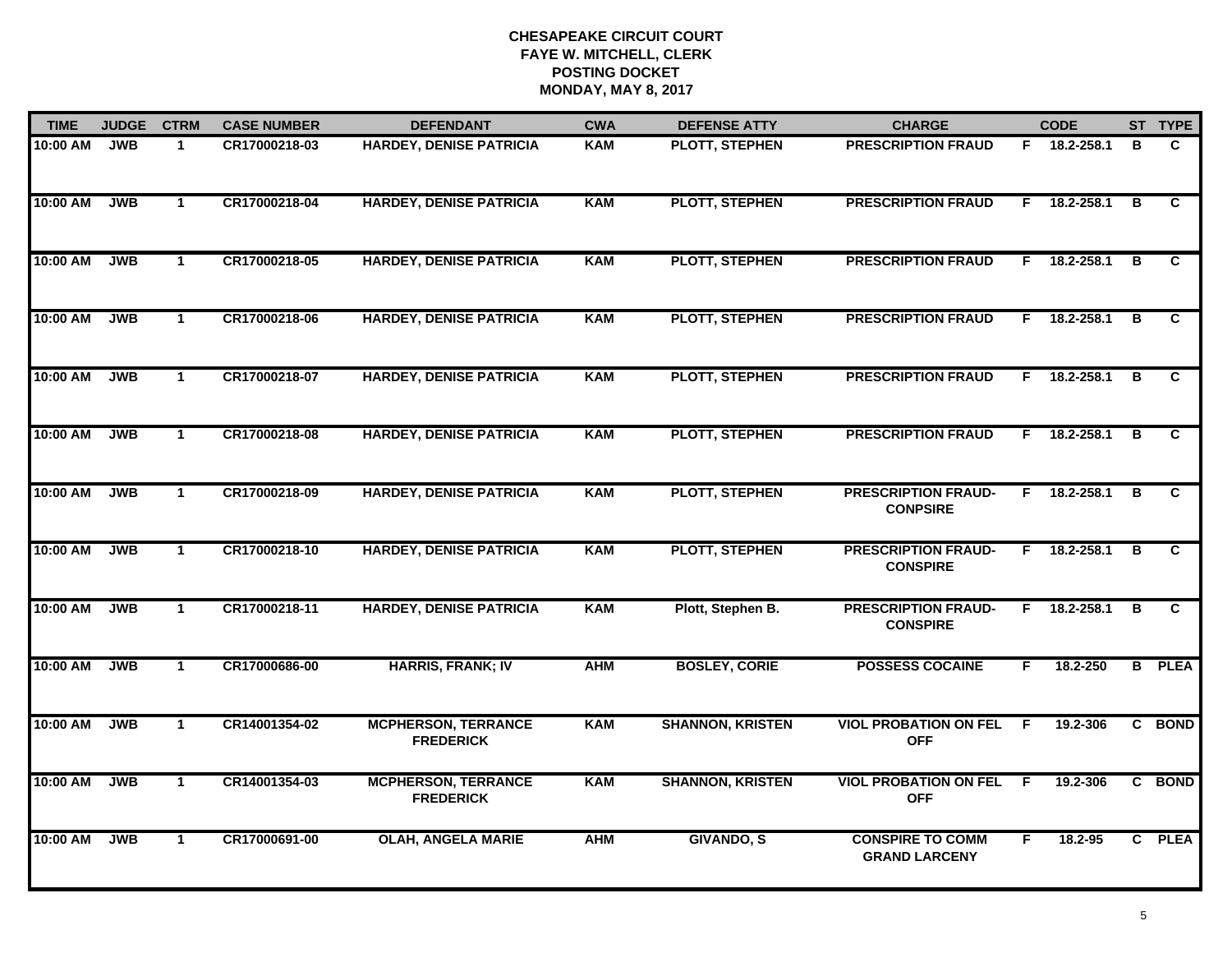| <b>TIME</b> | <b>JUDGE</b> | <b>CTRM</b>          | <b>CASE NUMBER</b> | <b>DEFENDANT</b>                  | <b>CWA</b> | <b>DEFENSE ATTY</b>        | <b>CHARGE</b>                                       |                | <b>CODE</b>          | ST TYPE       |
|-------------|--------------|----------------------|--------------------|-----------------------------------|------------|----------------------------|-----------------------------------------------------|----------------|----------------------|---------------|
| 10:00 AM    | <b>JWB</b>   | 1                    | CR17000691-01      | <b>OLAH, ANGELA MARIE</b>         | <b>AHM</b> | <b>GIVANDO, S</b>          | <b>GRAND LARCENY</b>                                | F.             | 18.2-95              | C PLEA        |
| 10:00 AM    | <b>JWB</b>   | $\mathbf{1}$         | CR17000691-02      | <b>OLAH, ANGELA MARIE</b>         | <b>AHM</b> | <b>GIVANDO, S</b>          | <b>LARCENY W/INTENT TO</b><br><b>SELL</b>           |                | F 18.2-108.01 C PLEA |               |
| 10:00 AM    | <b>JWB</b>   | $\mathbf{1}$         | CR04A00320-02      | <b>PATTERSON, AARON ROBERT</b>    | <b>BW</b>  | <b>BUYRN, WILLIAM E</b>    | <b>PROB VIOL (LARC FROM</b><br>PERSON)              | F              | 19.2-306             | C BOND        |
| 10:00 AM    | <b>JWB</b>   | 1                    | CR07A00406-01      | PATTERSON, AARON ROBERT           | BW         | <b>BUYRN, WILLIAM E</b>    | <b>PROB VIOL (POSSESS</b><br><b>COCAINE)</b>        | F.             | 19.2-306             | C BOND        |
| 10:00 AM    | <b>JWB</b>   | $\mathbf{1}$         | CR17000859-00      | POTTER, CHARLES MICHAEL           | <b>SNS</b> | <b>GILL, C STEWART; JR</b> | <b>BOND APPEAL</b>                                  | $\mathbf{o}$   | 19.2-124             | C BOND        |
| 10:00 AM    | <b>JWB</b>   | $\mathbf{1}$         | CR17000108-00      | <b>ROYAL, KIMBERLY</b>            | <b>AEP</b> | <b>BARLOW, JASON A</b>     | <b>GRAND LARCENY</b>                                | F.             | 18.2-95              | <b>B</b> TRYL |
| 10:00 AM    | <b>JWB</b>   | $\mathbf{1}$         | CR17000108-01      | <b>ROYAL, KIMBERLY</b>            | <b>AEP</b> | <b>BARLOW, JASON A</b>     | <b>GRND LARCENY: &gt;=\$200</b><br><b>NOT PERSN</b> | $\overline{F}$ | 18.2-95              | <b>B</b> TRYL |
| 10:00 AM    | <b>JWB</b>   | $\mathbf{1}$         | CR17000754-00      | <b>SMITH, GREGORY MASHAWN; JR</b> | <b>AMF</b> | PLOTT, SB                  | <b>CONSPIRING TO COMMIT</b><br><b>LARCENY</b>       | F              | $18.2 - 23$          | <b>B</b> PLEA |
| 10:00 AM    | <b>JWB</b>   | $\blacktriangleleft$ | CR17000835-00      | <b>WILLIAMS, DAEVON KEYONTE</b>   | <b>AMF</b> | <b>RICE, REGIS</b>         | <b>ATTEMPT ROBBERY</b>                              | F              | 18.2-58              | C PLEA        |
| 10:00 AM    | <b>JWB</b>   | $\mathbf{1}$         | CR17000835-01      | <b>WILLIAMS, DAEVON KEYONTE</b>   | <b>AMF</b> | <b>RICE, REGIS</b>         | <b>ROBBERY</b>                                      | F.             | $18.2 - 58$          | C PLEA        |
| 10:00 AM    | <b>JWB</b>   | $\mathbf{1}$         | CR17000835-02      | <b>WILLIAMS, DAEVON KEYONTE</b>   | <b>AMF</b> | <b>RICE, REGIS</b>         | <b>ROBBERY</b>                                      | F.             | 18.2-58              | C PLEA        |
| 10:00 AM    | <b>JWB</b>   | $\mathbf{1}$         | CR17000835-03      | <b>WILLIAMS, DAEVON KEYONTE</b>   | <b>AMF</b> | <b>RICE, REGIS</b>         | <b>ATTEMPT ROBBERY</b>                              | F.             | 18.2-58              | C PLEA        |
| 10:00 AM    | <b>JWB</b>   | $\mathbf{1}$         | CR17000835-04      | <b>WILLIAMS, DAEVON KEYONTE</b>   | <b>AMF</b> | <b>RICE, REGIS</b>         | <b>ABDUCTION</b>                                    | F.             | 18.2-48              | C PLEA        |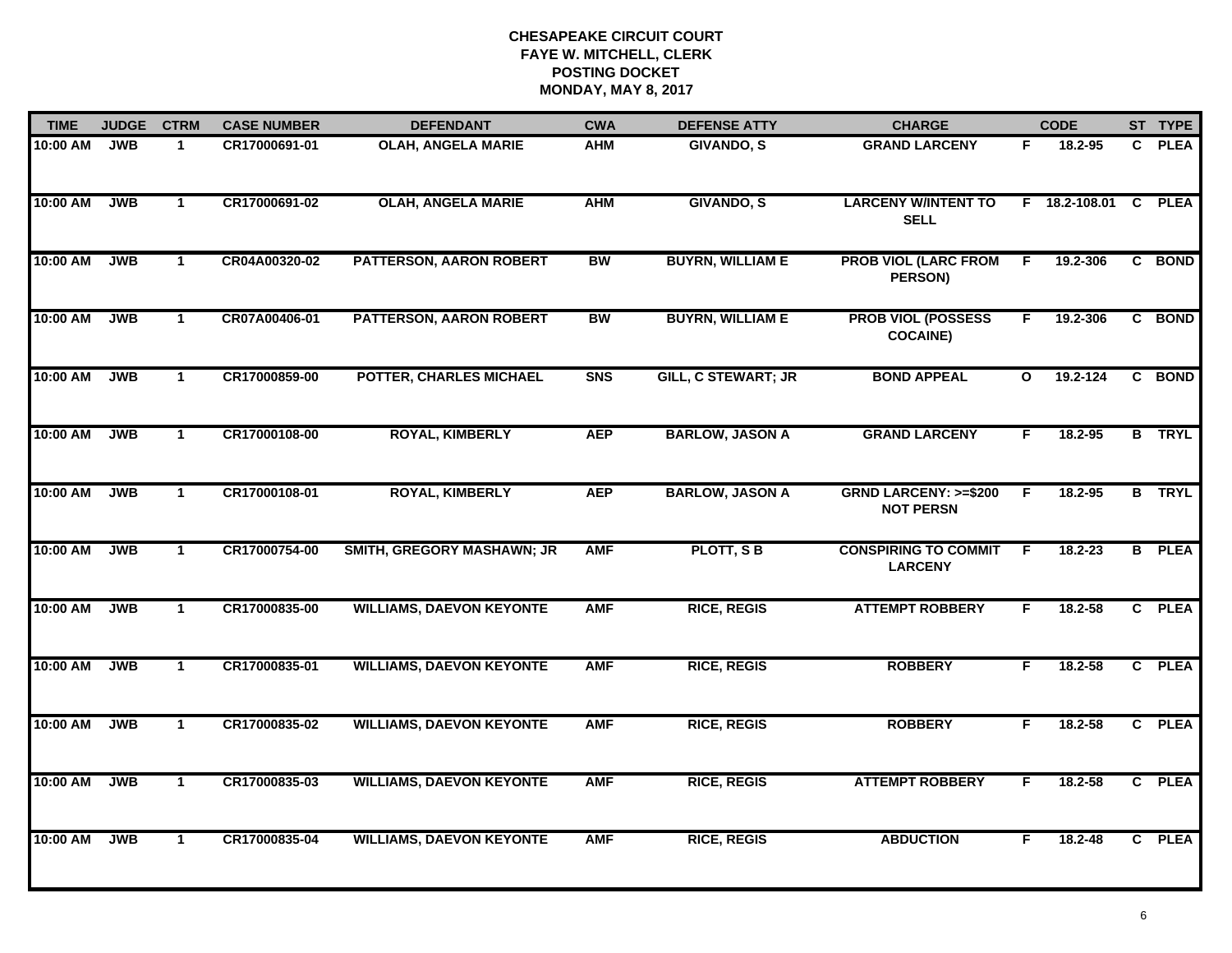| <b>TIME</b> | <b>JUDGE</b> | <b>CTRM</b> | <b>CASE NUMBER</b> | <b>DEFENDANT</b>                    | <b>CWA</b> | <b>DEFENSE ATTY</b>         | <b>CHARGE</b>                                   |    | <b>CODE</b>   | <b>ST</b> | <b>TYPE</b> |
|-------------|--------------|-------------|--------------------|-------------------------------------|------------|-----------------------------|-------------------------------------------------|----|---------------|-----------|-------------|
| 10:00 AM    | <b>JWB</b>   |             | CR17000715-00      | <b>WILLIAMS, KEVIN LEANDREW; SR</b> | <b>AMF</b> | Martin, Terence P.          | <b>STRANGLE; FAMILY</b><br><b>MEMBER</b>        | F. | 18.2-51.6     | C.        | <b>TRYL</b> |
| 10:00 AM    | <b>JWB</b>   |             | CR17000715-01      | <b>WILLIAMS, KEVIN LEANDREW; SR</b> | <b>AMF</b> | Martin, Terence P.          | <b>ABDUCTION; FAM MEMBER F</b>                  |    | 18.2-47       | C         | <b>TRYL</b> |
| 10:00 AM    | <b>JWB</b>   |             | CR16001148-00      | <b>WILSON, KEESHA LATONYA</b>       | <b>AHM</b> | Ortiz, Kathleen A           | <b>POSSESS HEROIN</b>                           | F. | 18.2-250      | C.        | <b>TRYL</b> |
| 10:00 AM    | <b>JWB</b>   |             | CR16001148-01      | <b>WILSON, KEESHA LATONYA</b>       | <b>AHM</b> | <b>ORTIZ, KATHLEEN A</b>    | <b>FAIL TO APPEAR, FELONY</b><br><b>OFFENSE</b> | -F | 19.2-128      | C.        | <b>CAP</b>  |
| 10:00 AM    | <b>TSW</b>   | 4           | CR16001842-00      | <b>HOWARD, DWAYNE VANCE</b>         | <b>AEP</b> | <b>SINGLETON, KENNETH L</b> | <b>DAMAGE PROPERTY</b><br><b>W/INTENT</b>       | F. | 18.2-137      | в         | <b>JURY</b> |
| 10:00 AM    | <b>RDS</b>   | 6.          | CR16002184-00      | <b>WHITE, RAYMOND CARL</b>          | <b>BW</b>  | Black, Hugh E.; III         | <b>GRAND LARCENY</b>                            | F  | 18.2-95       | в         | <b>JURY</b> |
| 10:00 AM    | <b>RDS</b>   | 6.          | CR16002184-01      | <b>WHITE, RAYMOND CARL</b>          | <b>BW</b>  | Black, Hugh E.; III         | <b>STOLEN PROPERTY</b><br><b>WINTENT SELL</b>   |    | F 18.2-108.01 | в         | <b>JURY</b> |